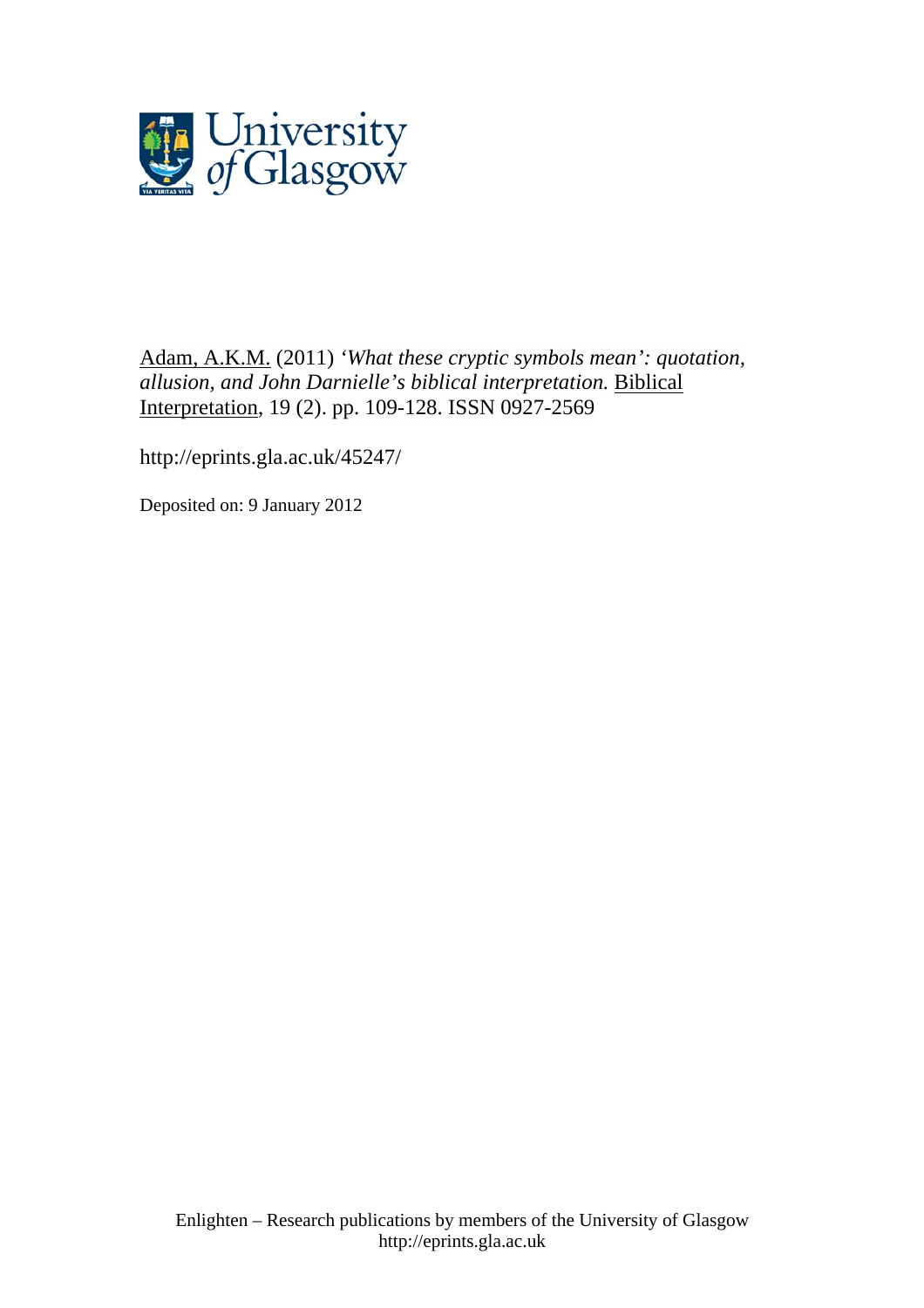## 'What These Cryptic Symbols Mean': Quotation, Allusion, and John Darnielle's Biblical Interpretation

A. K. M. Adam University of Glasgow

The Mountain Goats' 2004 album *We Shall All Be Healed* includes the song "Palmcorder Yajna," recorded in an jangly overamplified style that suggests urgency and edginess. The first verse sets the stage for a series of fever-dream of drug-soaked anxieties in a cheap hotel with friends, methamphetamine, and ominous clues:

Holt Boulevard Between Gary and White Hooked up with some friends at the Travelodge Set ourselves up for the night Carpenter ants in the dresser Flies in the screen It will be too late by the time we learn What these cryptic symbols mean.<sup>1</sup>

The question of meaning and ambiguity recurs throughout the Mountain Goats' extensive discography, particularly in conjunction with their frequent allusions to biblical texts. Their work — John Darnielle's work<sup>2</sup> — displays a salutary resistance to oversimplifying binaries. On one hand, their records defy the imperative to fit into the "Christian rock"-vs. mainstream "secular rock" market niches; on the other, they do not fit conveniently into the biblical-critical world's fascination with characterise certain interpretive methods as "legitimate" and others as "illegitimate." The Mountain Goats' songs don't challenge these binaries head-on, but they demonstrate the allusive richness available to an interpreter freed from obsessive obeisance to these idols of the market and the library.

 Whereas in many popular interpretations, the Bible figures as an oracular repository of sacred law, or as a textbook of science and metaphysics, or a sourcebook for general spirituality, the Mountain Goats' biblical songs draw on the Bible as an all-too-human expression of how the world is (and will be), even when the appearances suggest otherwise. In so doing, the Mountain Goats make the moral and theological ambivalence of the Bible

<sup>1.</sup> "Palmcorder Yajna," *We Shall All Be Healed*, (4AD 2004).

<sup>&</sup>lt;sup>2.</sup> The Mountain Goats have included numerous members over the years, but always as supporting musicians for John Darnielle, who writes almost all the lyrics and music, sings lead vocals, and usually plays guitar or keyboard tracks. For instance, Darnielle also performs as "The Mountain Goats" on solo tours. Hence, this essay will refer to Darnielle and the Mountain Goats without making rigorous distinctions between the two, even though on *The Life of the World to Come*, the album central to this essay Darnielle is accompanied by Jon Wurster on drums and Peter Hughes on bass.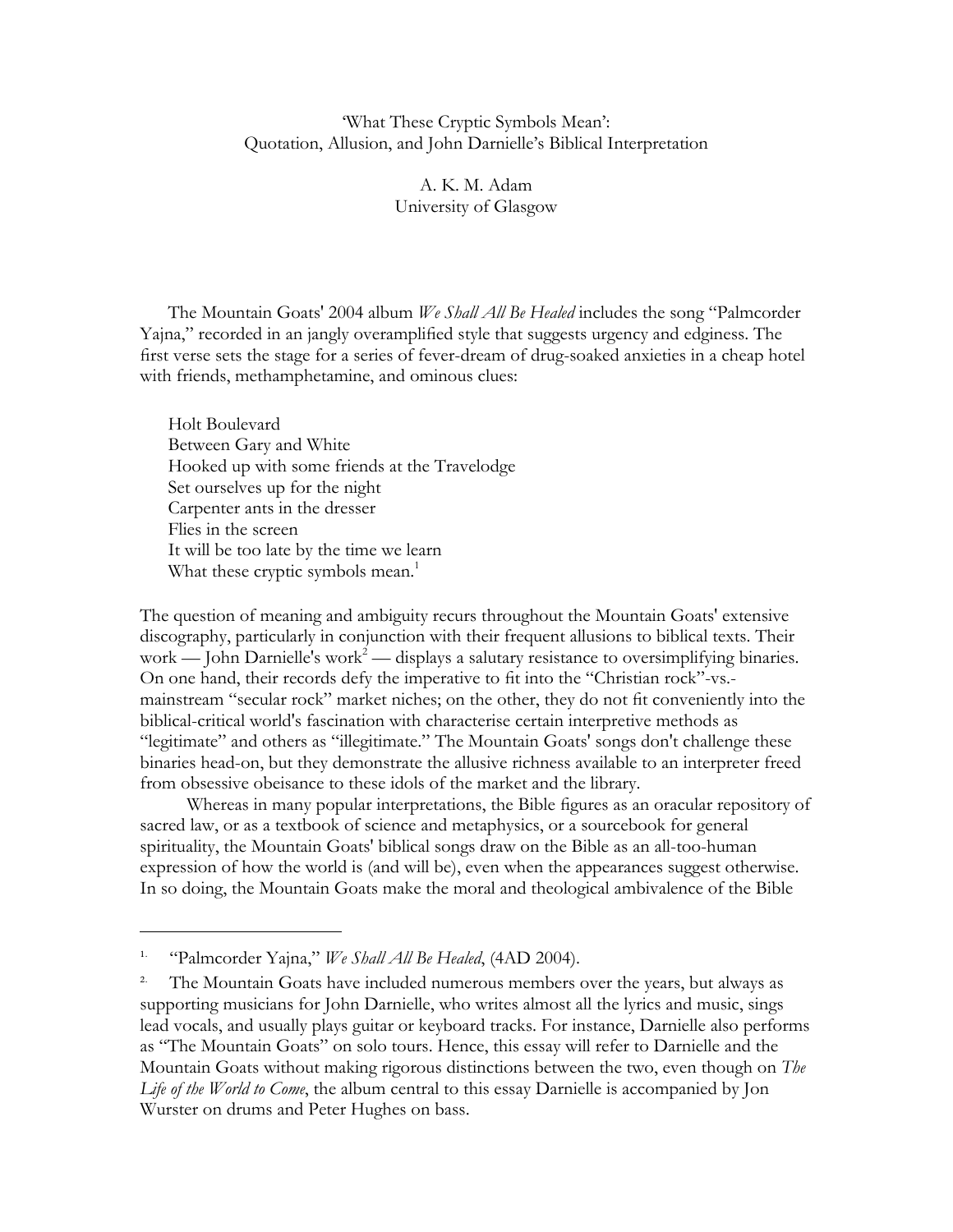audible again without resolving that ambivalence into consoling or deplorable platitudes.

Mountain Goats frontman John Darnielle<sup>3</sup> writes the band's material, most often as musical speech-in-character. Sometimes the songs' protagonists reflect Darnielle's own experiences (most candidly on *We Shall All Be Healed* and *The Sunset Tree<sup>4</sup>*). Most often, Darnielle writes vignettes of imagined others' lives (though his predilection for speech-incharacter composition avails not only to direct attention to others' lives, but also to introduce elements of his own experience represented as another's).<sup>5</sup> He draws characters who resemble familiar figures closely enough to be recognisable, but who step out of stereotype to display traits that deepen, perhaps even belie, the conventions of ntheir type. His sustained sequence of songs on the "Alpha Couple" (so called because most of the songs that involve them have titles that begin with "Alpha") depicts a pair of married partners whose relationship has so soured that neither can tolerate the other any longer. Nonetheless, they remain bound to one another in a love from which every faint trace of affection has been eradicated. "No Children" crystallises the couple's indissolubly caustic relationship:

I hope it stays dark forever I hope the worst isn't over And I hope you blink before I do Yeah I hope I never get sober And I hope when you think of me years down the line You can't find one good thing to say And I'd hope that if I found the strength to walk out You'd stay the hell out of my way I am drowning There is no sign of land You are coming down with me Hand in unlovable hand And I hope you die I hope we both die $<sup>6</sup>$ </sup>

<sup>&</sup>lt;sup>3.</sup> Darnielle has given so many interviews and offered so many observations on his songs that it would be practically impossible for a critic not to be swayed by the author's expressed intentions relative to these songs' meanings. Nonetheless, I will try to keep my interpretive criticism as close to the lyrics (and arrangements) as possible, adverting to non-textual referents only when these constitute common knowledge, easily verified (for example, the relation of "Matthew 25:21" on *The Life of the World to Come* (4AD, 2009) to the weeks surrounding Darnielle's mother-in-law's death).

<sup>4.</sup> *The Sunset Tree* (4AD, 2005).

<sup>&</sup>lt;sup>5.</sup> Thus, although one of the most-loved songs in the Mountain Goats' repertoire, "The Best Ever Death Metal Band In Denton," concludes with a repeated "Hail Satan!", the lyric gives abundant reason to recognise that Darnielle is expressing sympathy for the song's two thwarted teenage musicians rather than sympathy for the devil.

<sup>6.</sup> "No Children," *Tallahassee* (4AD, 2002).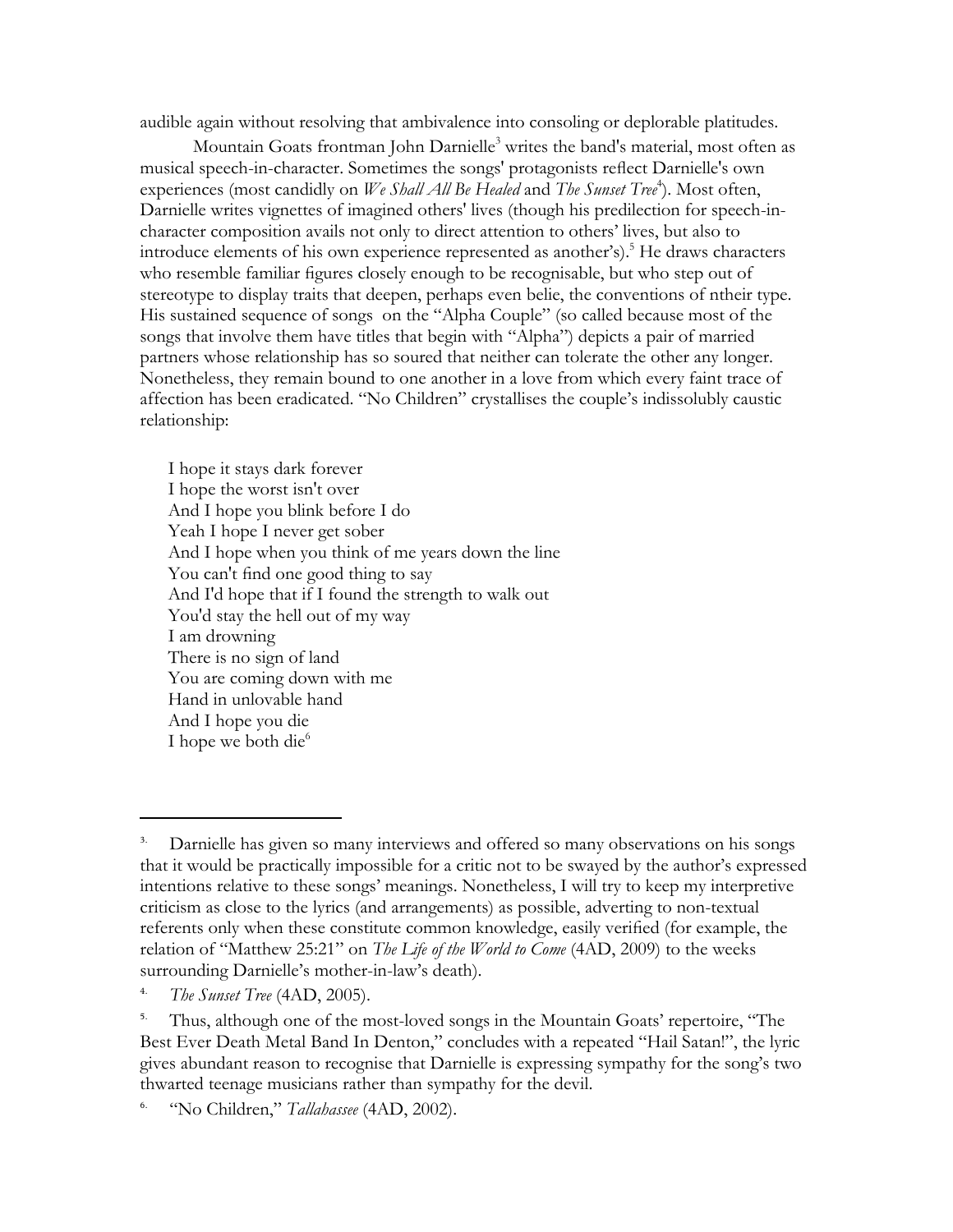The couple doesn't, in the end of their saga, consummate their bitterness in mutual homicide ("Alpha Omega"7 ). Neither do they simply divorce one another, nor settle into a bogus sentimental assurance that underneath the bilious vituperation, they really are fond of each other. The Alpha Couple are bound together by a love that corrodes and consumes them. Darnielle's willingness to allow such characters to express the very human dissonance in their personalities well suits him to interpret the Bible with sensitivity to its characters' and its plots' wayward contradictions.

The Mountain Goats have long drawn on biblical texts and motifs in their prodigious songbook. At times, their songs simply juxtapose a biblical reference with a contrasting situation in the exposition of the song. In other instances, the biblical allusion provides a frame within which to view the song's narrative (for instance, "1 Corinthians 13:8-10"<sup>8</sup> does not mention any element of the passage, but concerns the precariousness and durability of love under hostile circumstances). Most often, the biblical point(s) of reference comment obliquely on the situation the song describes.

One of the band's earliest releases, *The Hound Chronicles*,<sup>2</sup> includes one song entitled "שקט "that simply confronts the narrator's partner with the repeated assertion that (in contravention of the title word) "I can't keep quiet," while another ("Lab Rat Blues") addresses an unnamed Other as "maker of all things. . . with your own hands" — but instead of a expressing conventional reverence or awe, the song professes an strong, almost erotic attraction to the subject of the song. With words that might evoke the Samaritan woman of John 4 ("you saw me first / living water to quench my thirst"),<sup>10</sup> the narrator affirms lifelong love for the Other. The song touches the notes from John 4 so gently, though, that the song can simply be heard as a promise of one lover's affection for another who, by changing the beloved's life, makes a whole new world of it.<sup>11</sup> Both songs illustrate John Darnielle's inclination, from the beginnings of his recording career, to invoke the Bible without modulating directly into cloying pieties, defiant blasphemies, or historical criticism.

<sup>9.</sup> *The Hound Chronicles, (Shrimper Records, 1992). John Darnielle has bracketed his earlier* release, *Taboo VI: The Homecoming* (Shrimper Records, 1991), as more of a warm-up than an actual, fully canonical Mountain Goats album. The unreleased material from this period evidently includes "John 4:35," discussed in n. 9 below, and "How I Left the Ministry" and "History of the Church (Part One)." The former recounts the reflections of an adulterous pastor; the latter, a summary of Polycarp's encounter with Marcion. The unreleased songs are catalogued on Jon Nall's essential discography and lyrics site (http:/

/www.themountaingoats.net/), without which much of the research for this essay would have been unthinkable. Quotations from lyrics are usually drawn from Nall's site, though I have sometimes emended Nall's transcriptions based on my own hearing of the lyrics.

The Mountain Goats apparently have performed (circa 1993) another song, unrecorded, entitled "John 4:35," that again recounts the singer's love in tandem with motifs from John 4: ran my fingers thorough your hair / and the sun beat down through the windshield / can you remember the heat? / and the taste of your tongue was thick and pure and impossibly sweet / and the fields are white unto harvest."

<sup>7.</sup> "Alpha Omega," *Protein Source of the Future... Now!*, (3 Beads of Sweat, 1999).

<sup>8.</sup> "I Corinthians 13:8-10," *Nothing For Juice* (Ajax Records, 1996).

<sup>11.</sup> Cp. "First Day of My Life" by Bright Eyes, from *I'm Wide Awake, It's Morning* (Saddle Creek, 2005).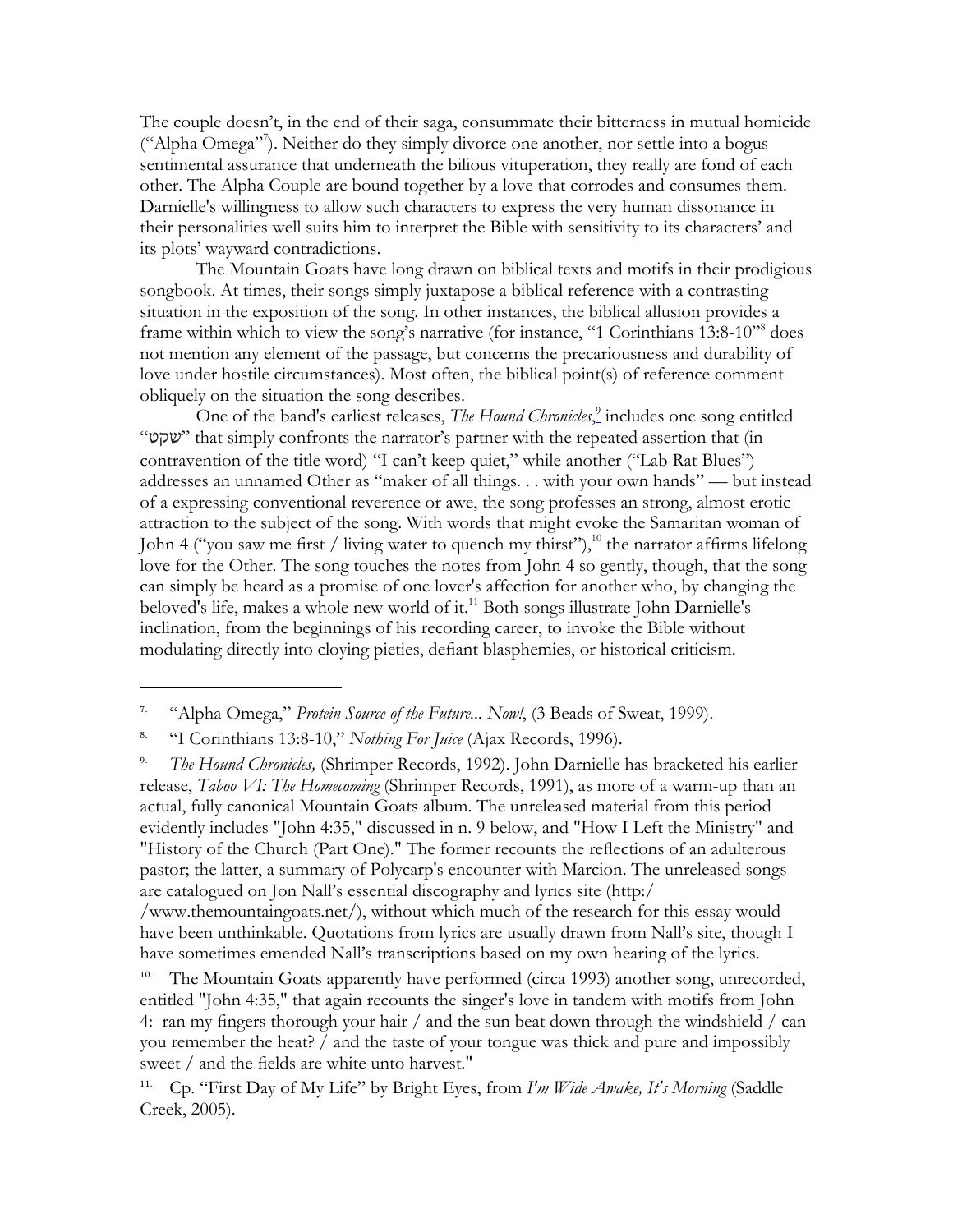Darnielle frequently invokes the crisis of Genesis 3 — without, however, focusing on "man's first disobedience." Instead of telling tales about temptation and fruit, Darnielle parses the effects of the primordial transgression: exile, alienation, labour. The serpent in particular draws his attention. In "Cobra Tattoo," "How To Embrace A Swamp Creature," and "Supergenesis,"<sup>12</sup> the narrator identifies himself with the exiled, alienated, accursed snake. The earliest of these, "Cobra Tattoo," narrates at the same time three transactions perhaps more. On one reading, the song follows a scene of courtship and flirtation between two human contemporaries, a singer and a tattooed woman. At the same time, a figurative reading may regard *both* characters as snakes; the singer self-identifies with the serpent of Genesis 3 ("You will bruise my head, I will strike your heel"), and the girl bears the totemic tattoo identifying her with the cobra. Or one may finally see the scene as an interaction between the Genesis serpent and Eve (marked on her arm as a sign of the serpent's prior temptation). On this last reading, the snake imagines wooing the tattooed woman from a position of celestial authority — Darnielle cites from the Daystar/Lucifer passage from Isaiah 14 in the second verse: "Higher than the stars / I will set my throne" — but then adds to it John the Baptist's warning to the crowds, "God does not need Abraham / God can raise children from stones," evidently reasoning that if God can raise up children from stones, God can restore arms and legs to a snake. The serpent of "Cobra Tattoo" patiently awaits the time when he will be transformed from his reptilian condition to the dominion to which he aspires; he urges the girl to "dream at night," in which dreams he may communicate with her ("Try to let these garbled transmissions come through").

On a more recent album, Darnielle returns to the serpent's longing for transformation with the song, "How to Embrace a Swamp Creature." As in the earlier song, the most prominent aspect of "Swamp Creature" concerns two ordinary humans (in this case they're ex-lovers who meet one another and embrace in a perhaps-spontaneous encounter after they've broken up). Here the refrain makes explicitly impossible what "Cobra Tattoo" leaves undefined — that the two lovers, or would-be lovers, belong to two different species ( "I'm out of my element / I can't breathe"). Thus the resonance with the third possible dimension of "Cobra Tattoo" — the singer again identifying himself with the reptile aspiring to a relationship with a human woman — comes to the fore. Although in the first half of the first verse he knows himself accursed with serpenthood, in the second half he is the human visitor who stands in the doorway with his arms at his side. But in this song, Darnielle invokes the myth of the Swamp Creature to explain how an ex-boyfriend can be simulatneously human and reptilian. As in "Cobra Tattoo," the singer is ultimately barred from the connection he longs for; Cobra Tattoo's invocation of Isaiah 14 foregrounds the snake's aspiration to be a star, but neglects Jehovah's implacable determination to stymie any such transformation; in Swamp Creature, the way back into the Eden of the lost relationship is barred by the flashing swords of the cherubim despite the "clean slate" he tries to achieve while washing up in her bathroom. Although the couple may for one night fulfil God's command that they be fruitful and multiply, no more good can come of this liaison than did women's encounters with the Creature from the Black Lagoon. He's out of his element, he can't breathe; he panics and flees. "I made it through town somehow / but who's going to save me now?"

The transfigured serpent reappears in "Supergenesis," although in this song Darnielle

<sup>12.</sup> "Cobra Tattoo," *Get Lonely* (4AD, 2006); "How to Embrace a Swamp Creature," *Heretic Pride* (4AD, 2008); "Supergenesis," *Black Pear Tree* (with Kaki King) (Cadmaean Dawn, 2008).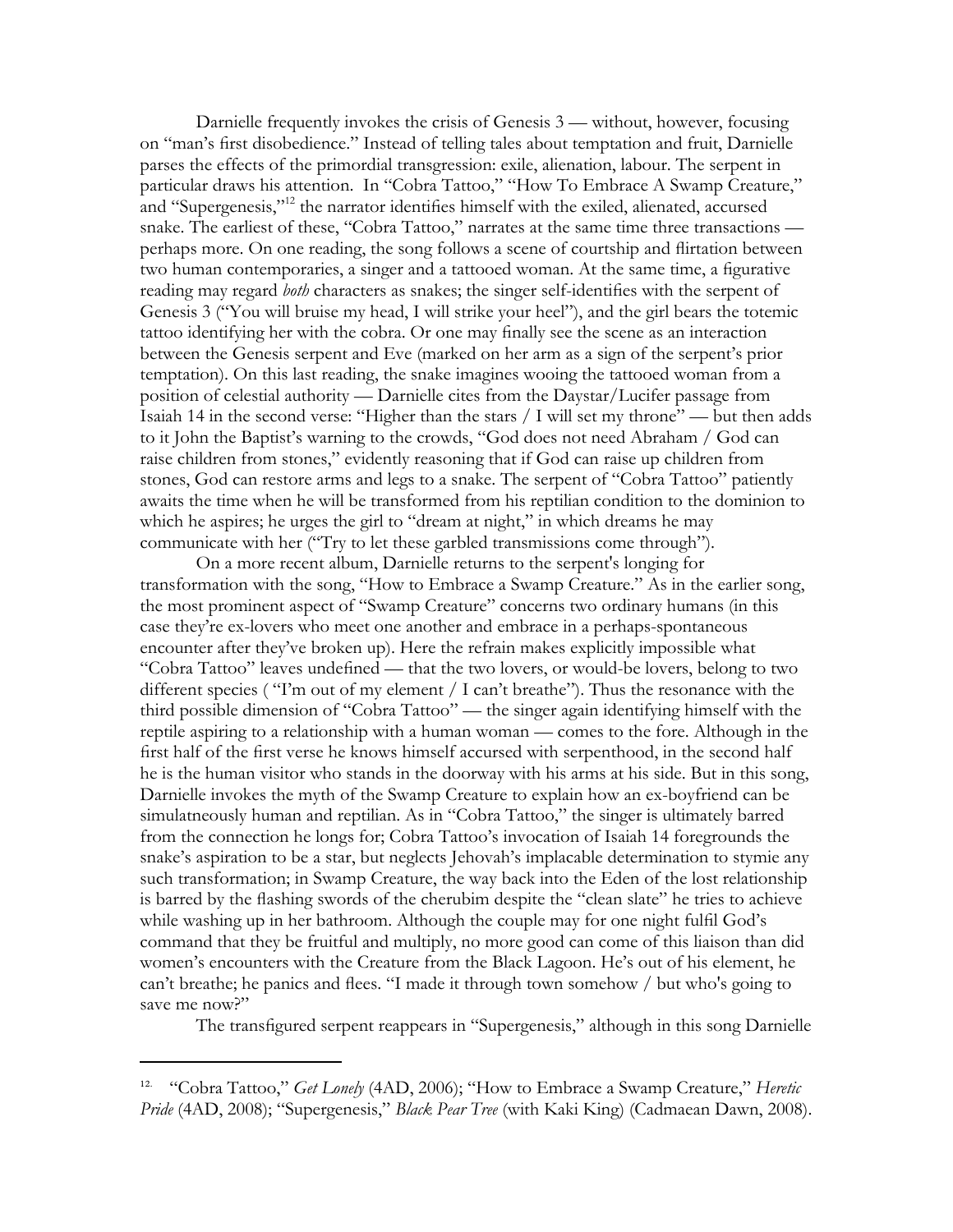sticks solely to the snake's longing to regain use of his lost limbs, so as to mount an attack against the forces that hobbled him. He "trities" to hoist myself up right / Again, try again," because "someday, someday the call will sound / We all, we all are gonna get up from the ground."<sup>13</sup>

Though the serpent in these songs looks forward to a rebellion, indulges in illadvised sex, and imagines a battle (presumably against God), none of the songs vilifies him for these actions as do traditional assessments of that ascribe to him diabolical evil. But neither does Darnielle present the snake as the wronged victim of an unjust judge; "in the twinkling of an eye, my sentence gets passed" ("Supergenesis"), but the snake doesn't complain about the judgment. Darnielle describes how it might be to be the serpent, perhaps eliciting sympathy, but mainly opening up a rich imaginative connection to serpentine existence (and specifically to the existence of a Genesis serpent). These songs display the solidarity in which humanity shares the serpent's alienated condition by interweaving vignettes of human exile and hope with the serpent's curse and hope for restoration. In contrast to biblical scholars', and most popular interpreters', determination to prove a point for or against God, Darnielle doesn't damn or praise the serpent: he listens for the serpent's voice, and finds the serpent in very human predicaments.<sup>14</sup>

As Darnielle refrains from demonising or lionising the serpent, so when he connects biblical passages with his vignettes of lovers, he directs his audience's attention to the hard work of love rather than to sentimentality. Indeed, his interaction with biblical texts on love closely reflects his sequence of songs about the Alpha Couple; he recognises the perilous power of love even in less obviously poisonous relationships. Love, in the Mountain Goats' songbook, requires labour and risk almost (but not quite) to the exclusion of bliss; and such bliss as attends love is itself a source of danger. The ardent couple in "New Chevrolet In Flames"15 express their rapture with the urgency of the Song of Songs' "Kiss me with the kisses of your mouth / For your mouth is sweeter than wine," but the song pivots to grant that the beloved's mouth "has a more complicated history than the American South." The lovers consummate their passion by test-driving a car, taking it behind a nearby high school, and setting it on fire: "all that's left for us now are moments like these."

Likewise in the song "Love Love Love,"16 Darnielle warns that love (as money or fun) entails danger and desperation.

King Saul fell on his sword when it all went wrong, And Joseph's brothers sold him down the river for a song, And Sonny Liston rubbed some tiger balm into his glove. Some things you do for money and some you do for love love love.

<sup>13.</sup> Darnielle's "Genesis 3:23" from *The Life of the World to Come*, concentrates solely on the expulsion of the human occupants from Eden; it will be discussed below.

<sup>&</sup>lt;sup>14.</sup> While the complex of images of serpents in the Bible — including Jesus' instruction to be "wise as serpents and guileless as doves," John the Baptist's calling the Pharisees a brood of vipers, and so on — surely enrich the resonance of the figure in these songs, it is less clear that the songs draw deliberately on those resonances.

<sup>15.</sup> "New Chevrolet in Flames," *See America Right* (4AD, 2002).

<sup>16.</sup> "Love Love Love," *The Sunset Tree*.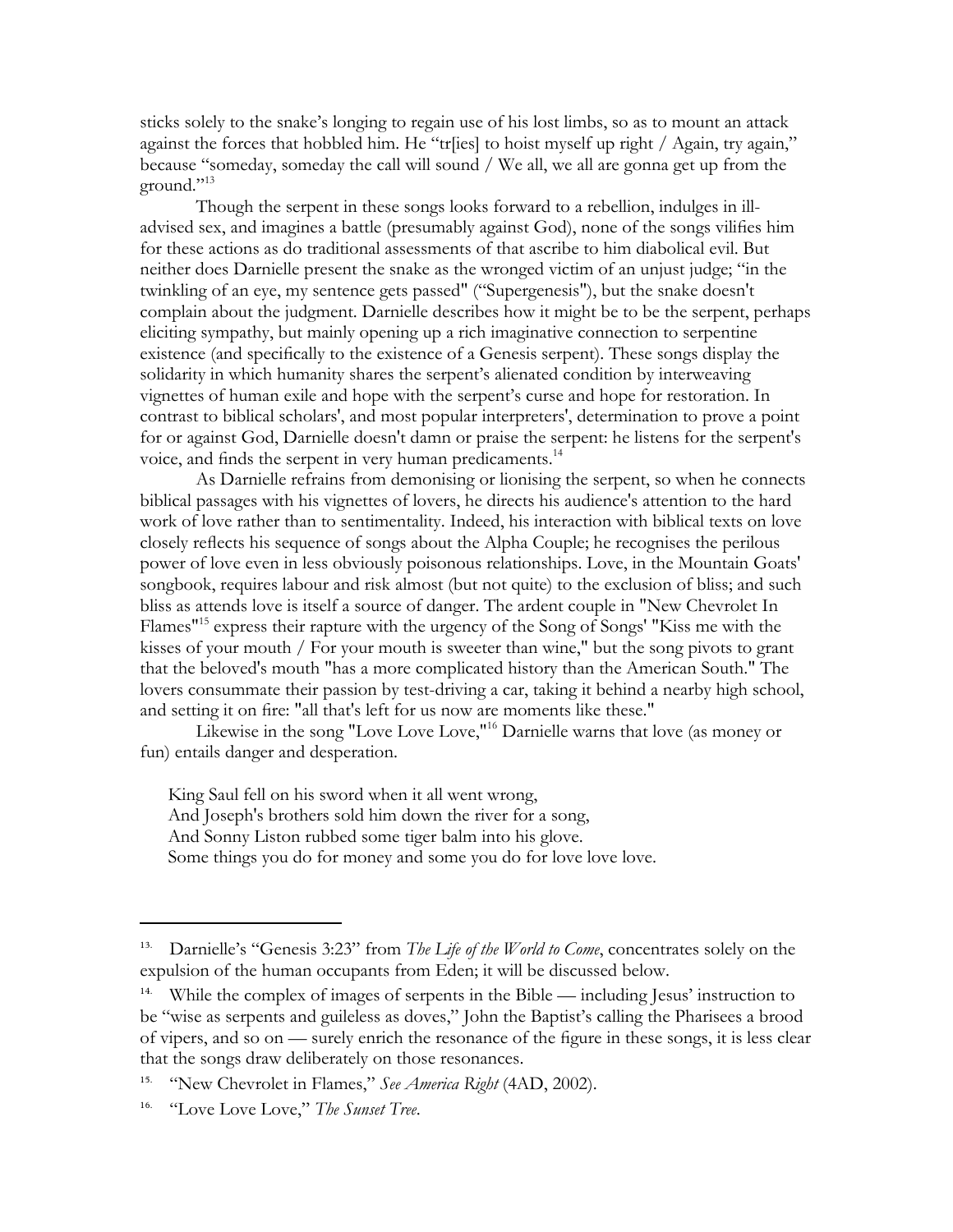In what sense was any of these done for love (much less the emphatic thrice repeated "love" of the song)? Liston's chicanery<sup>17</sup> aimed at money, but just as much at the acclaim of remaining world boxing champion; Joseph's brothers profited by selling him to itinerant Midianites, but their initial motivation was resentment at Joseph's special standing with their father; and Saul's suicide was motivated by shame at losing the battle at Mount Gilboa. Yet because Darnielle allows only money or love as explanations for these actions, the possibility that love motivated these figures (Saul loved Jonathan, who had died in battle; the brothers envied the love between Israel and Joseph; Liston, perhaps, loved the championship). When Darnielle next enlists Dostoevsky's Raskolnikov and rock martyr Kurt Cobain, the connection to love becomes even harder to sustain. But Darnielle supplies an explanatory bridge:

Love, love is going to take you by the hand Into a white and soundless place Now we see as in a mirror dimly Then we shall see each other face to face

Whatever the specific causes for the actions to which the song alludes, Darnielle gathers them and writes them into a context framed by "love" and by the references to biblical figures. The love of which he thus sings is bound up with death and nothingness, with the opacity of human motivation and with betrayal, cheating, murder, and suicide. "Love Love Love" contrasts the saccharine sentimental repetition in its title with the nihilistic grimness of mortal motivation — yet nonetheless returns to the expectation of an ultimate resolution that will bring us all out of confusion, misery, and hostility into revelatory solidarity

These paragraphs have explored only two of the paths along the Mountain Goats' stream of biblical interpretation. One might go further and trace other dimensions of Christian theological allusions in their lyrics: recurrent reference to rosary beads, transfiguration, apocalyptic eschatology, and various borrowings from gospel music traditions. These examples, however, suffice to make the case that distributed among the numerous tapes, albums, and CDs (and even more numerous individual songs), the Mountain Goats have been painting with biblical colours since their earliest releases.<sup>18</sup>

Thus when Darnielle announced the tracklist for the Mountain Goats' 2009 album *The Life of the World To Come*, his listeners might not have been surprised that all the tracks on the record bore titles consisting of references to biblical verses. After all, he had culminated his scattered songs about the Alpha Couple with a full album of songs about them (*Tallahassee*); he had followed up the various allusions to the abusive household of his youth in the autobiographical *The Sunset Tree*; his songs reflecting on life in the drug netherworld developed into *We Shall All Be Healed*. Two of his three previous releases — *Heretic Pride* and the *Satanic Messiah<sup>19</sup>* EP — bore obviously theological titles. Darnielle had given plentiful

It has been alleged that in Liston's first fight against Cassius Clay (yet to adopt the name "Muhammad Ali"), he treated his gloves with some substance to irritate Clay's eyes.

<sup>&</sup>lt;sup>18.</sup> The prominence of biblical allusions are amplified by video clips and text fragments on the websites dedicated to the 4AD albums *Tallahassee* (http://www.4ad.com/tallahassee/) and *We Shall All Be Healed* (http://www.4ad.com/weshallallbehealed/).

<sup>19.</sup> *Satanic Messiah* (Cadmaean Dawn, 2008).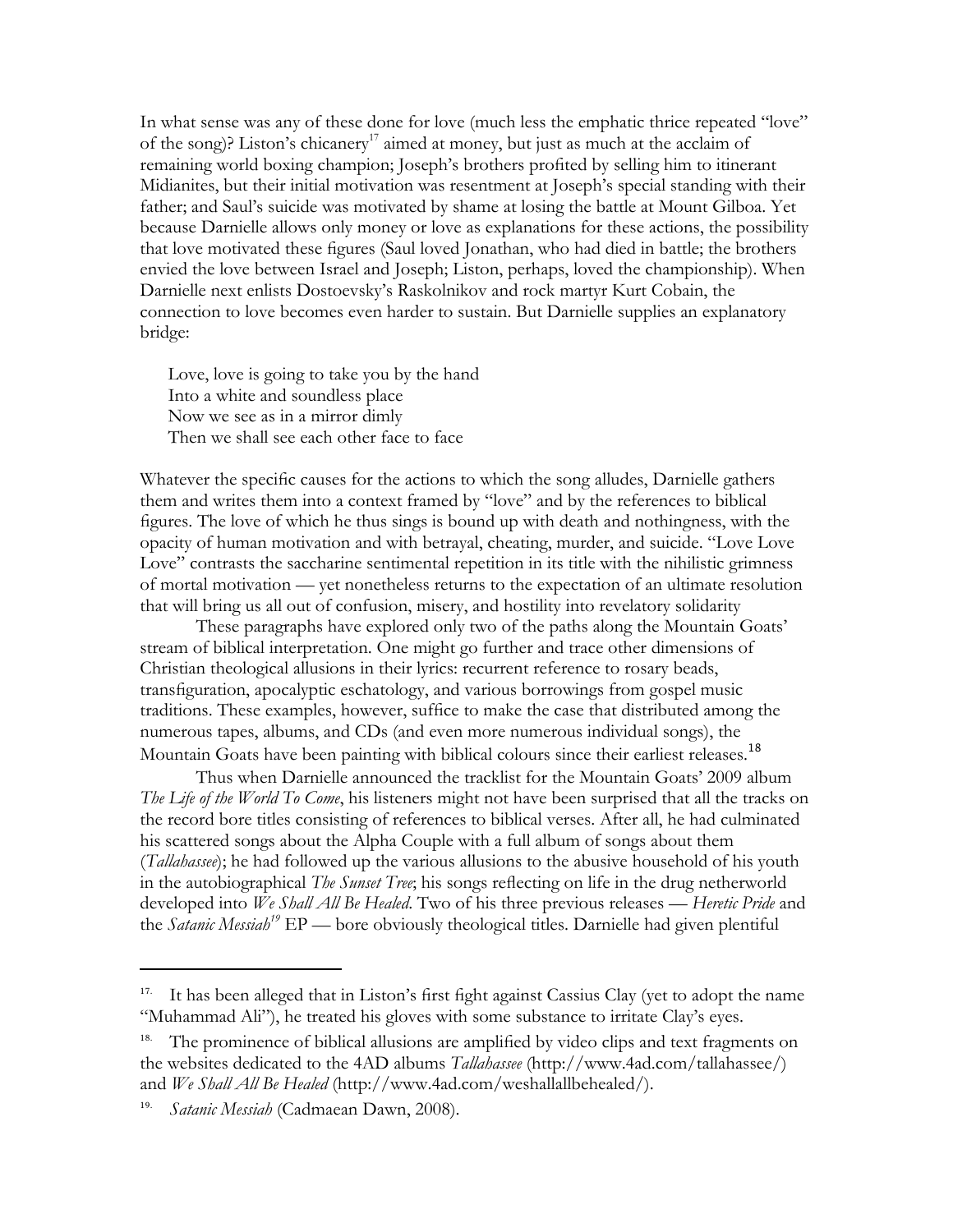advance warning of his on-going interest in the Bible.

Still, the Mountain Goats fan forum threads lit up with dismay at this news. Indeed, the prevalent response was skeptical hesitancy at best ("I guess I'll trust John," or "I'll like anything John does, even if it involves the Bible"<sup>20</sup>), while several fans voiced hostile rejection of the album. "Will I have to go to a Bible study to understand the new album?" one asked, and another complained, "I don't want to hear John preaching." Listeners who hadn't flinched at the biblical coloration of "Love Love Love" or "Elijah"<sup>21</sup> balked at the prospect of "Ezekiel 7 and the Permanent Efficacy of Grace."<sup>22</sup>

The precursors of *The Life of the World to Come* are certainly prominent enough in retrospect. *Heretic Pride<sup>23</sup>* included "New Zion," a song that describes a cult whose elements include the high priest of Salem, "signs up in the sky," and the self-regeneration of combustible faith, and also "How To Embrace A Swamp Creature" (described above), both theologically-dense topics. Further, "Sept 15 1983" narrates the murder of reggae star Prince Far I with a refrain drawn from the Rastafarian appropriation of the Psalms ("If I forget you Israel / Let me forget my right hand"), and the title track reports the exalted anticipation of the singer's martyrdom by burning (presumably for heresy, though without specifying any particular doctrinal point of transgression). Nothing in the song "Heretic Pride" requires that its hero be a victim of Christian oppression; since Darnielle has written a song about Polycarp of Smyrna, one ought not assume that he was unaware that Christians also were put to death for their deviance from prevailing social orders. "San Bernardino" narrates a type of nativity scene; "So Desperate" unfolds "in our neutral meeting place, the Episcopalian churchyard." While *Heretic Pride* involves plenty of other topics, many of them tinged more with the macabre than with the holy, it makes an amply plausible point of departure for *The Life of the World To Come*'s themes.

Moreover, the Mountain Goats' repertoire between albums heightens the prominence of theological motifs. The *Black Pear Tree* collaboration with Kaki King includes "Supergenesis," the most recent of Darnielle's "serpent" songs. The very title of the *Satanic Messiah* EP by itself constitutes an obvious indication — though the song invokes its "messiah" (whose stage appearance exhilarates his audience: "we were all made young") principally as the setting for the narrator's search for a friend. The EP also includes "Wizard Buys A Hat," a song that characterises its rough urban scenario as a church with congregants, inhabited by its enemies. The Mountain Goats have also performed (but have

<sup>&</sup>lt;sup>20.</sup> These responses are summarised from threads posted at the Mountain Goats forums,  $\langle$ http://www.mountain-goats.com/forums/list.php?2>; since the exact postings can be (and have been) edited, I have given a synthesised sample rather than trying to pin down exact quotations.

<sup>&</sup>lt;sup>21.</sup> "Elijah," *The Coroner's Gambit* (Absolutely Kosher, 2000).

These anticipatory responses aptly illustrate the predisposition toward reactive binarism on which I will have more to say later.

<sup>&</sup>lt;sup>23.</sup> Darnielle dimly recalled the phrase that became the album's title from the lyric of a song by a Norwegian metal band, <http://drownedinsound.com/in\_depth/2800016>. He collaborated on a press kit for the album, with commentary on the songs therein, with musician/comics artist Jeffrey Lewis, <http://www.thejeffreylewissite.com/Mt-Goats-Press-Kit-08.html>.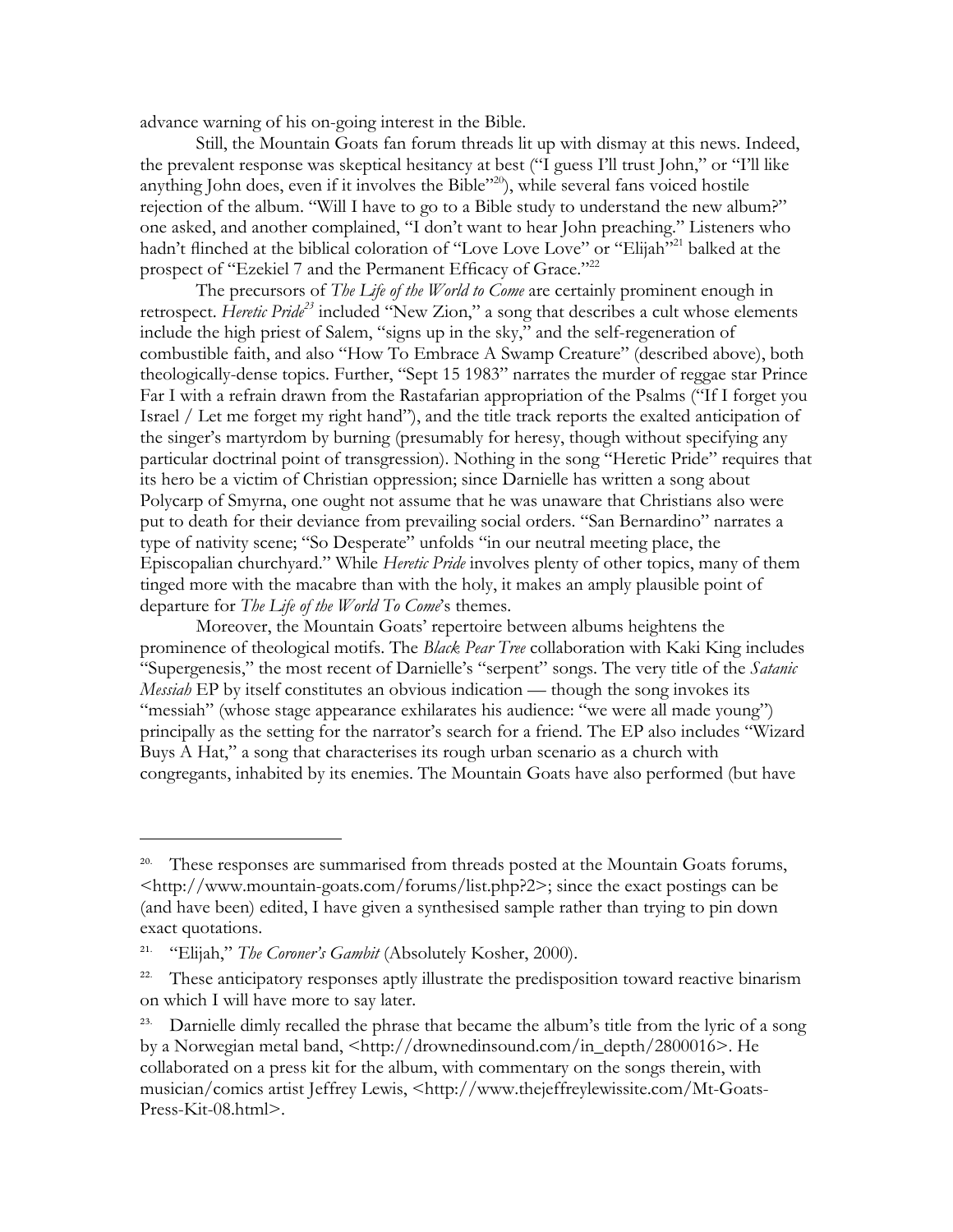not yet formally released) two further noteworthy songs in this vein. "Down to the Ark,"<sup>24</sup> a song commissioned by American Public Radio for the Super Tuesday primary election, suggests a specifically political, searingly bleak dimension of "Satanic Messiah." In "Messiah," the defining figure of the song is advertised with blue-and-red posters reminiscent of Shepard Fairey's memorable "Hope" posters for Barack Obama's presidential campaign,25 a single spell-binding figure who charms all hearers; here, the candidates *all* "said a brief invocation to their cloven-hoofed prince / And. . . signed their names in blood on the vestry wall." Darnielle contrasts Christ,<sup>26</sup> in whom "there's neither high nor low," with the candidates' allegiance to the "order of the serpent," in which "there'll be neither left nor right," but we will vote and receive stickers as a type of the mark of the Beast. Finally, in the unreleased "Sign of the Crow 2," Darnielle describes the discovery of the image of the Sorrowful and Immaculate Heart of Mary in Ollignies, associated with the Belgian mystic Berthe Petit. To this pious legend, Darnielle adds the monitory refrain "Of the several things that you have to do today / You're gonna regret one / This generation asks for a sign / It isn't gonna get one" drawing on Mark 8:12 and parallels. The escalating theological tenor of the Mountain Goats' work in 2008 and 2009 should have prepared alert listeners to the possibility, if not the likelihood, that the next album would continue the trajectory of the past three releases.

*The Life of the World to Come* displays the breadth of Darnielle's compositional devices. Though all the songs bear biblical titles, only a few quote explicitly from the verses for which they're named. Some songs' titles serve as oblique commentary on the lyric; some of the titles contrast sharply with the vignettes Darnielle sings. One song quotes from its the passage that serves as its title, but takes that quotation in a startlingly impious direction; two quote from their titular passages in a way that complements, at least to some extent, the biblical content. In all of the album's songs, however, Darnielle fends off simple adoration, didacticism, polemics, or repulsion; while no bleakness overcomes the light, the light fares pretty poorly against the power of pain, cruelty, and despair.

To start, "Genesis 3:23" — the third song on the album<sup>27</sup> — describes its

<sup>&</sup>lt;sup>24.</sup>  $\lt{http://weekendamerica.publicradio.org/display/web/2008/01/31/mtngoats/>$ 

<sup>&</sup>lt;sup>25.</sup> Though, to be fair, blue and red would also characterise almost any US electoral event, as well as some in the UK, and probably numerous athletic teams and rock bands as well.

<sup>&</sup>lt;sup>26.</sup> Darnielle hardly ever mentions "Jesus" or "Christ" by name; in the whole 500-plus song Mountain Goats repertoire, I can identify only two that mention Jesus, and in one of them the name is used simply as an expletive (the desperately beautiful "Your Belgian Things" from *We Shall All Be Healed*). In an album by The Extra Glenns, a side project with collaborator Franklin Bruno, Darnielle compares a particular love to Jesus, "but worse. / Though you seal the cave up where you've lain its body, it rises" ("Going to Marrakesh" from *Martial Arts Weekend*, Absolutely Kosher, 2002). Likewise, apart from this mention in "Down to the Ark," Christ appears only in "Dilaudid," when the singer exhorts his lover to "take your foot off the brake / for Christ's sake."

<sup>27.</sup> As is so often the case, there is no simple, canonical album-as-such. *The Life of the World to Come* has been released in several different editions with different contents. A Japanese edition includes another two songs, "Enoch 18:14" and "Proverbs 6: 27"; Apple's iTunes Music Store includes only "Enoch 18:14" as a bonus. Amazon's online digital store offers the album with "Proverbs 6:27" as a bonus track. Moreover, some CDs purchased from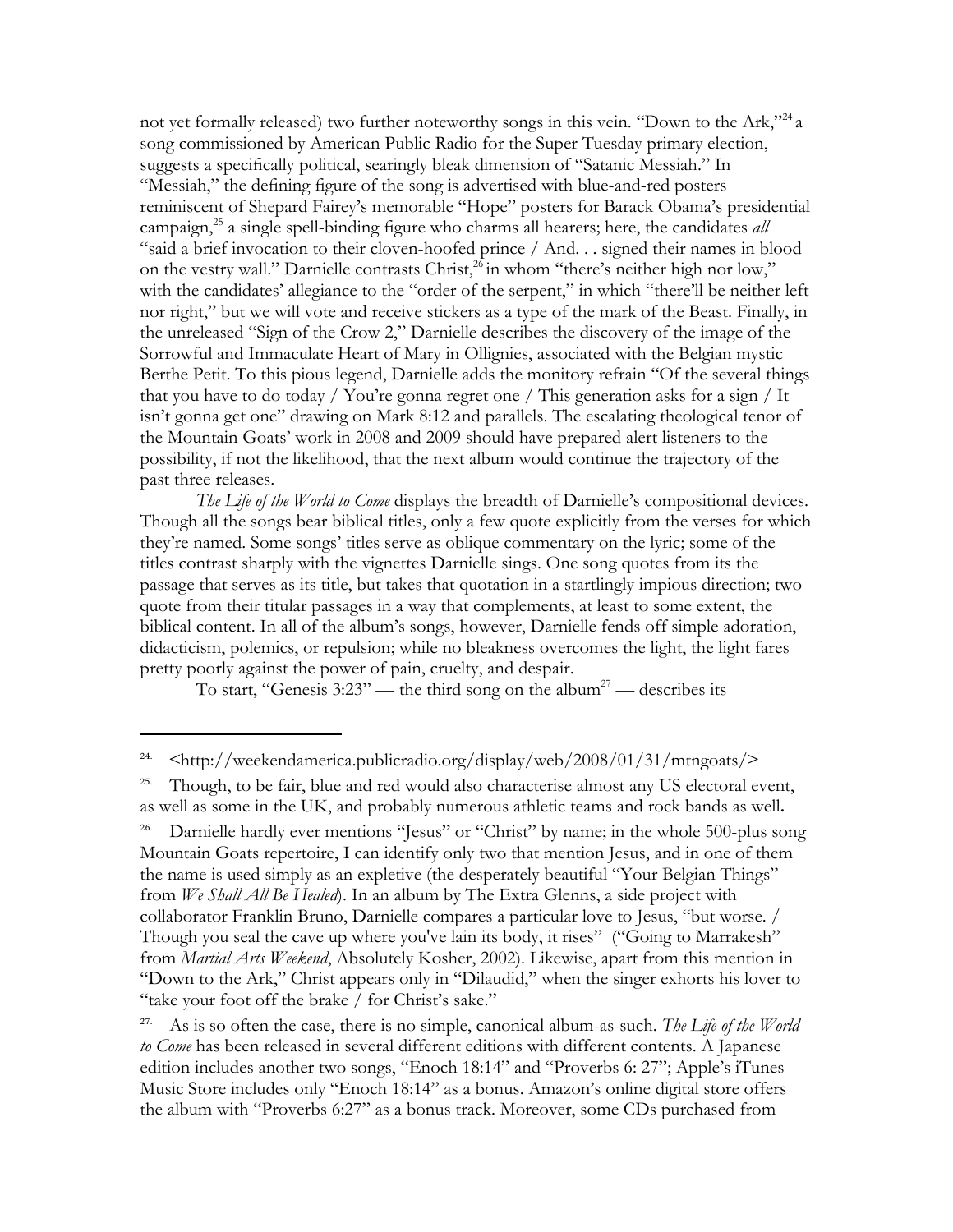protagonist picking the lock of the house in which he once lived. He enters and muses about himself and his family as they once dwelt there, and wonders about the people who live there now. After leaving his former house, he returns to his present home and "breaks the lock on [his] own garden gate." The title verse from Genesis lights these events with the colours of Adam and Eve's expulsion from Eden. Since the singer no longer lives in the first house, since he may have lived there as a child, one might identify the first house as a type of Eden. But his life there was not Edenic, as he hopes that the current occupants "are better at [living here] than I was." At the same time, when he returns to his own current home, he breaks the lock to gain entrance to the garden. Wherever he goes, the singer finds himself on the wrong side of locked doors; wherever he goes, he breaks in to what should be home. The song works satisfactorily on the terms of its lyrics alone, but by framing it with the biblical title Darnielle adds deep resonances (and dissonances) to the short narrative sketch. Similarly, the narrative of "1 John 4:16" — involving someone facing harrowing danger (metonymised as "the beast") — must move beyond "the holding cell I've built myself," but finds reassurance in the memories of past love and the confidence that the beloved is thinking of him. Here the song is strengthened both by its title's allusion to 1 John 4:16, but also from the subsequent verse 18, "There is no fear in love, but perfect love casts out fear; for fear has to do with punishment, and whoever fears has not reached perfection in love."

 Three other songs follow this general pattern. One reflects on the absoluteness of mortality by focusing on three species of extinct animals (the Tasmanian tiger, the dodo, and the golden toad); in three quiet verses, Darnielle gently drives home the finality of extinction, the loneliness of being the last of one's kind, whether of a vanished species or a childless family. The song's title, "Deuteronomy 2:10," associates these creatures — and the singer with the Emim, who formerly lived in Ar, "a people great and many, and tall as the Anakim." While "Deuteronomy 2:10" stands adequately well apart from its biblical precedent, "Genesis 30:3" inhabits its biblical environment more explicitly; the lovers of the song live in tents, and encounter mysterious visitors from unknown origins. One of the lovers concedes some momentous gesture to another; "I will do what you ask me to do / Because of how I feel about you." The title seems to identify the situation as Rachel requesting that Jacob father a child by Bilhah, but the song complicates that apparently direct allusion. On one hand, if the singer is to be identified with Jacob, it's hard to explain why he would be reluctant to father children by Bilhah, since he has already been busily procreating with Leah (and would subsequently go in to Zilpah as well). On the other hand, he has already laboured fourteen years for the prerogative to marry Rachel, ample evidence that he *would* do anything for her. On a third hand, however, the earlier stage-dressing of the song — the mysterious strangers' visit, the direct address to a dumbstruck dubious lover resonate with the saga of Abram and Sarai in Genesis 16 - 21. Darnielle so blurs the specificity of the narrative as to focus on the intense feelings that develop among "a man, a

Rough Trade included a second album of demos and out-takes entitled *The Life of the World In Flux*. And the *The Life of the World to Come* DVD of Darnielle performing the songs from this album includes "Enoch 18:14" (along with commentary on the songs and an extra question-and-answer session with Darnielle and director Rian Johnson). Rather than fret over how to define a canonical list of the contents of *The Life of the World to Come*, I will stipulate the dozen songs common to all releases of the recording, and will pass over the deuterocanonical material.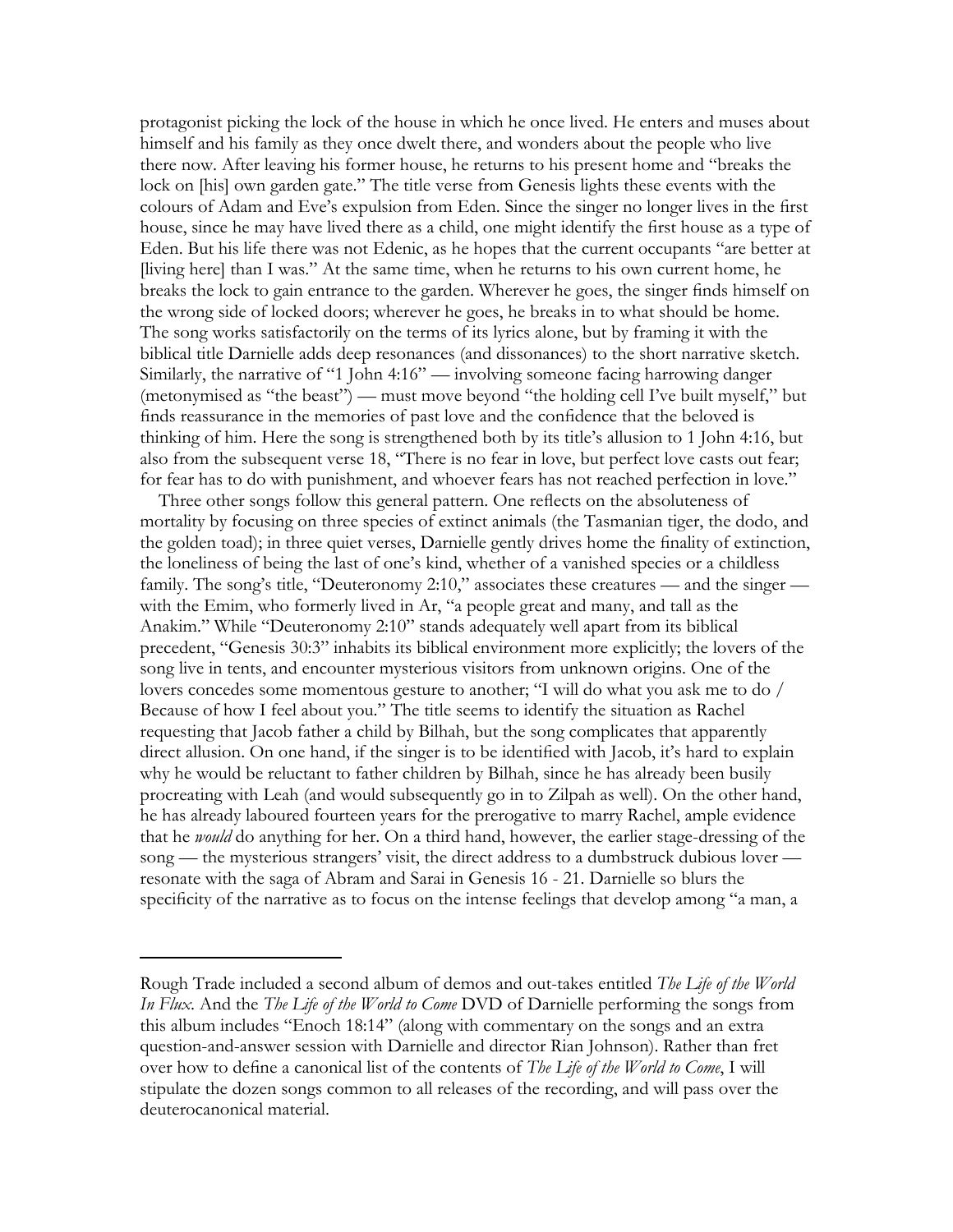woman, another woman, and then the child who belongs to all three of them"<sup>28</sup> as to draw on the feelings from the smaller family unit of Abram, Sarai, and Hagar, but also the explicitly extraordinary love between Jacob and Rachel, and the challenges that might beset such a triangular relationship in the present.

The last of the songs in which the title bears most of the weight of biblical reference is "Matthew 25:21," an account of Darnielle's participation in a vigil at his mother-in-law's deathbed. The song alternates its focus between a more dispassionate (though powerfully evocative) description of the events as they unfold, and the singer's feeling of devastating catastrophic loss. The refrain compares Darnielle first to an truck careening down a highway, out of control; then to an airplane likewise "tumbling wing over wing." Each of these choruses concludes with Darnielle expressing concern for others: "Try not to hurt too many people when I roll" [the truck], and "I hope we're all in crash position when we hit." The third chorus departs from this pattern, though, by characterising Darnielle's mother-inlaw — "you were a presence full of light upon this earth / And I am a witness to your life and to its worth" — then noting that whereas the trucker and pilot were straining to protect others from the consequences of their crashes, "It's three days later when I get the call / And there's nobody around to break my fall." The song's powerful effect derives so much from the writing, the spare arrangement, and the emotionally-intense performance that in this case, the biblical reference ("Well done, good and faithful servant; you have been faithful over a little, I will set you over much; enter into the joy of your master"<sup>29</sup>) serves principally to ratify the song's testimony to Darnielle's mother-in-law, rather than adding a dimension that would otherwise be missed.

While in these songs, the title comments on the song in a way consonant with the lyric's emphasis, Darnielle takes the opposite tack in several of other the album's tracks. "Philippians 3:20-21" upholds the unwavering misery of affliction against the illusory consolations of heavenly support ("But our commonwealth is in heaven, and from it we await a Savior, the Lord Jesus Christ, who will change our lowly body to be like his glorious body, by the power which enables him even to subject all things to himself."). The singer looks on as "nice" well-wishers, like Job's friends, offer only a grotesque parody of understanding and solidarity; even the angel choirs that the depressed sufferer hears are only smoke alarms.

[Y]ou hear of people who suffered their entire life that, once they die, now their [*sic*] won't have bad days, because they're with God. People say that.

And you think, well, maybe God could have been more merciful and let them off the hook earlier. Brought them into this place of no suffering and eternal bliss and presence of the most high a lot earlier and saved this person a lot of unnecessary pain, instead of having them suffer their entire lives.<sup>30</sup>

<sup>&</sup>lt;sup>28.</sup> *The Life of the World to Come DVD*, accompanying booklet, s.v. "Genesis 30:3."

<sup>&</sup>lt;sup>29.</sup> Cited from the RSV to avoid the use of "slave" in the NRSV (which would be jarring in this context).

<sup>30.</sup> "John Darnielle Tells the Story Behind the Mountain Goats' Biblical New LP," *Pitchfork* September 8, 2009 <http://pitchfork.com/news/36406-john-darnielle-tells-the-storybehind-the-mountain-goats-biblical-new-lp/>. Darnielle has indicated in concerts and interviews that this song refers to the suffering and suicide of David Foster Wallace.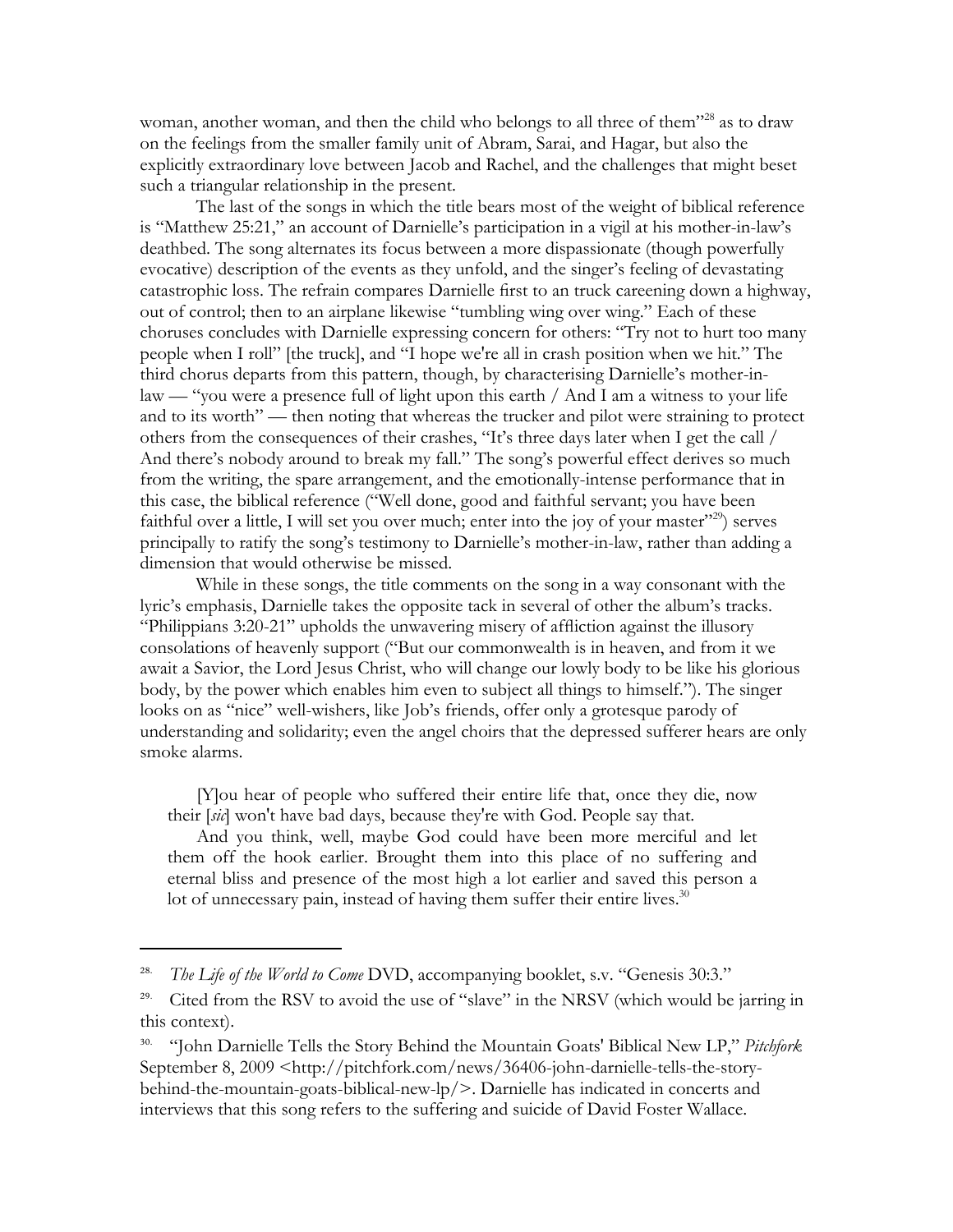The song introduces the imagery of mental illness and psychiatric hospitals to reveal the fatuity of the assurance that "he was with God now / Safe in his arms."

In two other songs as well — "1 Samuel 15:23," "Hebrews 11:40" — the setting of the song flies in the face of the title. "1 Samuel 15:23" repeatedly identifies its subject as a "crystal healer," whereas 1 Samuel decries the sin of divination; "Hebrews 11:40" unfolds among a coven of witches. In both of these, Darnielle deploys the contrasting biblical title to display the possibility that the crystal healer of "1 Samuel" is not a maleficent enchanter dedicated to a degraded deity, nor a mere charlatan; he provides clothing and shelter for outcasts, and heals the sick. His account of himself sounds more like the description of the works of the Messiah in Matthew 11:1-6, on the basis of which one might (biblically) say regarding the healer, "Blessed is whoever takes no offence at him." The coven of "Hebrews 11:40" seem to be working against death, as the protagonist affirms over and over that "I feel certain I am going to rise again / If not by faith then by the sword / I'm going to be restored." On the most familiar terms, the song concerns zombies ("Bodies reassembling down where the worms crawl," and "I'm gonna get my perfect body back someday"), but its association of these unauthorised resurrection-men and -women with Hebrews 11 displays the ambiguity of biblical teaching about God's action in the bodily resurrection of all (the unclarity that also bedevils Paul in 1 Corinthians 15, where he struggles to define just how a "spiritual body" differs from other sorts).

"Ezekiel 7 and the Permanent Efficacy of Grace" teeters on the pivot between consonance and contrast. The narrator is a torturer-murderer from a Mexican drug cartel, exactly the sort of blood-befouled villain who stands under God's condemnation. Yet both the text of Ezekiel 7 and the second half of the song's title fend off indiscriminate dismissal; the evildoers in Ezekiel are doing God's work by afflicting the nation that has lost its moral orientation, and an affirmation of "the permanent efficacy of grace" prevents supposing that we can know the torturer to be lost. Or, if we decline to question the comprehensive depravity of the assassin, the horrible calm with which the song notes that "someone will need to mop this floor for me" may be read as an indictment of any theology that would find a basis for redemption in so repugnant a fiend.

The blessed/damned torturer of "Ezekiel 7" represents the extreme instance of a gratuitous wickedness from which the protagonists of "Psalms 40:2," one of only three songs on the album that actually quote from the verses in their titles. The singer incorporates the psalm verse in the second line of the chorus, "He has fixed his sign in the sky / He has raised me from the pit and set me high" — but the singer exults not because "I delight to do your will, O my God; your law is within my heart" (Ps 40:8), but because of the buzz he and his partner get from vandalising a roadside chapel and inhaling the gas from the spray paint cans ("Pulled off the highway in Missouri and lo, our hearts were heavy laid / Made for the chapel with some spray paint for all the things we'd held in secret," "Left that place in ruins, drunk on the Spirit and high on fumes . ."). Continuing the duo's destructive path into Kansas, the singer feels a pang of conscience, then begs, "Lord send me a mechanic / If I'm not beyond repair." Where the torturer of "Ezekiel 7" betrays no instant of remorse, the Spirit-huffing vandal senses something wrong, and turns for remediation (if that be possible) to the God who send the exultation that fills his mouth with praise.

The other two songs that use their title verses in the body of the song make connections more congruent with the tenor of their quotations, though not even these cases escape the persistent ambivalence of the album. "Isaiah 45:23" forms a pair with "Philippians 3:20-21," though in "Isaiah" the sufferer sings in the first person, and in this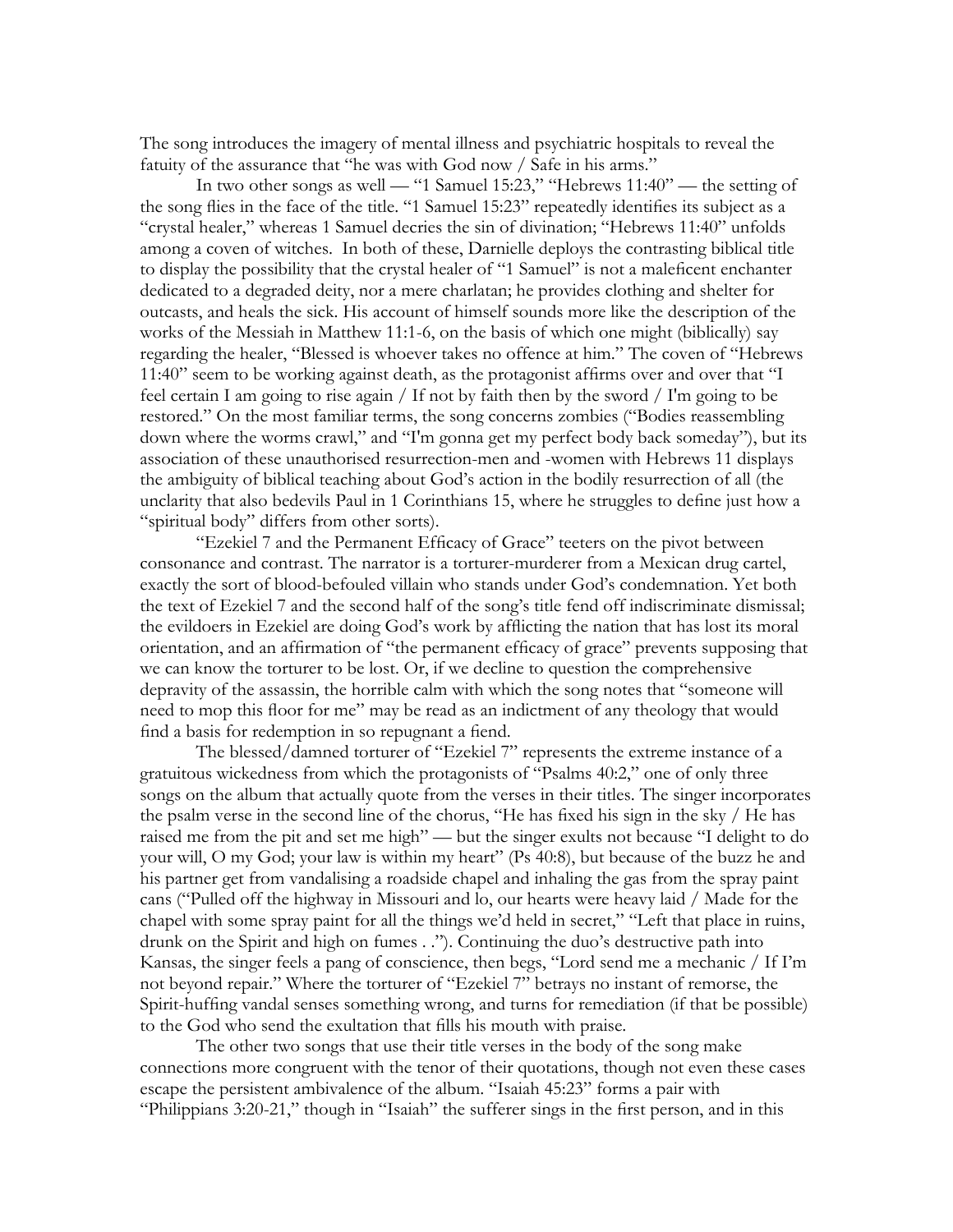case the sufferer refuses to yield to his afflictions:

If my prayer goes unanswered that's alright If my path fills with darkness and there is no sign of light Let me praise you for the good times, let me hold your banner high Until the hills are flattened and the rivers all run dry

And I won't get better but someday I'll be free 'Cause I am not this body that imprisons me

The narrator's confidence in God strikes an unusually positive note for this album, but the catalogue of specific woes he faces — possible death, redoubled suffering, failing eyes, fever, migrating pain — overshadow the mildly-expressed affirmation of constant faith. Yes, the patient maintains hope (albeit a gnostic, anti-somatic hope), but Darnielle reads the song with a weariness that accents his anguish and mutes his confidence.

In a very similar way, "Romans 10:9" incorporates the Pauline formula "If you will believe in your heart and confess with your lips / Surely you will be saved one day" in a breezily upbeat arrangement, such that a casual listener might construed this as nothing short of a bid for Christian radio airplay. And yet — once again, the protagonist is determined to stay positive in the face of a crushing anxiety that Darnielle describes so vividly as to call into question his narrator's fragile assertion of faith. Having gotten only one hour's sleep, the narrator cautiously ventures out into burning daylight, frightened, depressed — "but," he exhorts himself, "come on make a joyful sound." At his wit's end, he can no longer imagine any way he might improve his lot, and as protection he seeks out "busy hours for joyful hearts." Although he dutifully fills his prescriptions, he doesn't bother taking the drugs since "a kind and loving God won't let my small ship run aground."31 The lyric risks devolving into cruel mockery at the faith this soul vests in the same God whom Darnielle has been excoriating in "Philippians," but in performance the singer conveys sympathetic admiration for someone who, beset by the disabling troubles of mental illness, nonetheless marshals the determination to go out into the world trusting in this unreliable deity.<sup>32</sup>

In each song, then — and especially in the ensemble of songs that comprise *The Life of the World to Come* heard together — the Mountain Goats weave their interpretation of the Bible into the vignettes in their songs by foregrounding, in each instance, the tangles and

During the bridge, the narrator reminds himself to "Look for the sign of Daniel," an especially intriguing phrase for biblical interpreters since there *is* no strong convention for identifying a "sign" of Daniel. Darnielle probably refers to the handwriting on the Belshazzar's wall (Dan 5), since that is the story that most prominently features something like a sign (and the song continues, "Consider the clues / Wait as long as I have to for good news"); but one could quite plausibly argue for a sign in Daniel's immunity to lions (Dan 6), or the Three Young Men's surviving the fire in Daniel 3, or the coming of the Human Son (Dan 7) or of Michael (Dan 12).

<sup>&</sup>lt;sup>32.</sup> Interviewers have regularly asked Darnielle about the catchy, affirmative chorus of "Romans." He answers with incredulity that anyone could find the song optimistic, with its unmedicated, agoraphobic, insomniac subject. In this, though, I suspect that Darnielle's audience has heard something in his song to which the songwriter's intentions blind him.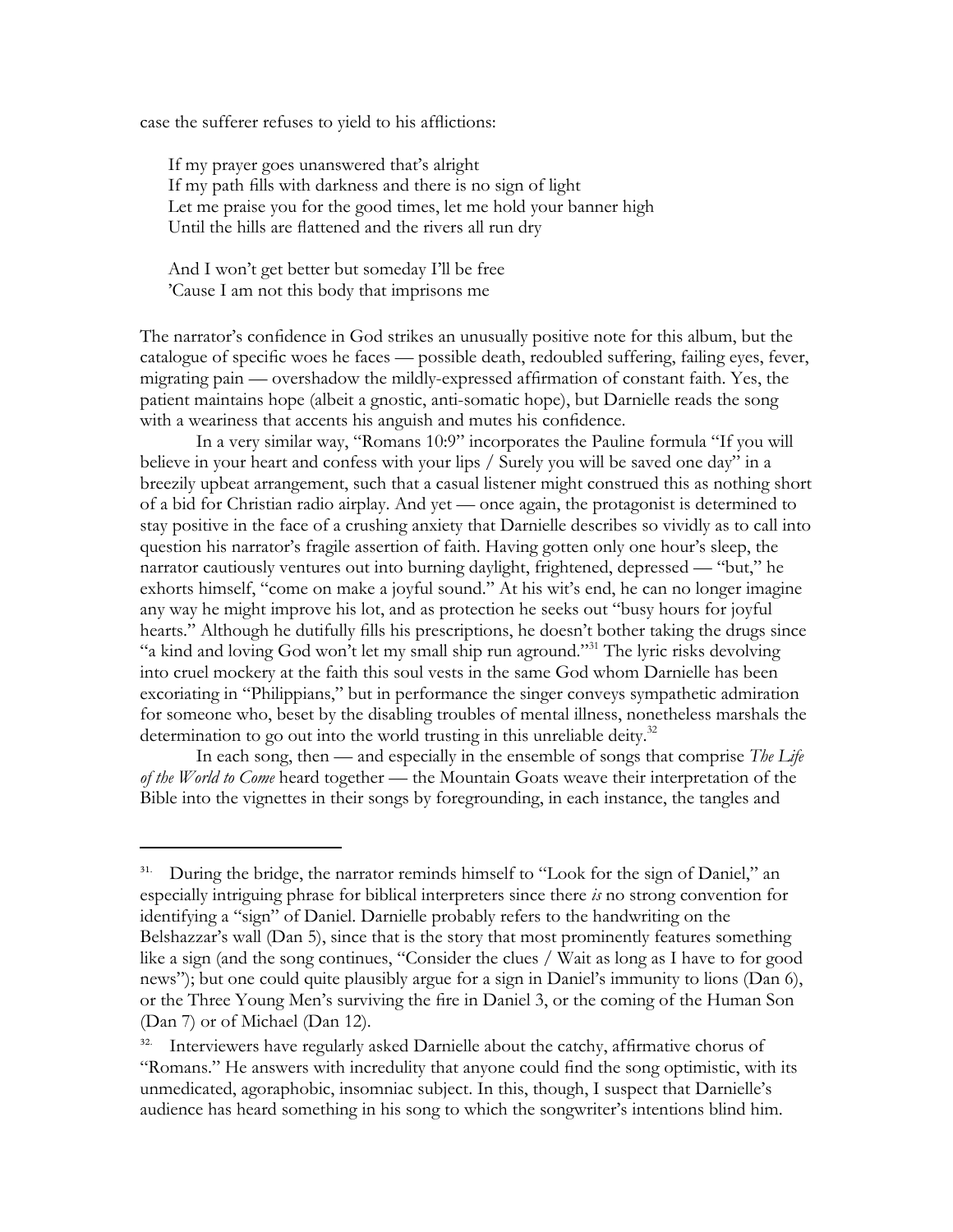ruptures of both the biblical plots and figures, and the contemporary lives with which they intersect. Rather than trying to shoehorn biblical narratives and perspectives into unworldly consistency, Darnielle matches the incongruities of the Bible to his audience's incongruous experiences. Rather than rejecting the Bible's wayward characters and unpredictable God, he matches the wounds of the Bible to his audience's wounds.

In so doing, he demonstrates what makes him so much better a biblical interpreter than many other musicians, and better also than many professional biblical scholars. Darnielle doesn't expect the Bible to provide him definitive *meanings*; he receives the Bible more as the "cryptic symbols" of "Palmcorder Yajna," the "unknown alphabets in spray paint" from "Daniel 12:8 (third),"<sup>33</sup> or the "garbled transmission" of "Cobra Tattoo." Where readers strain to sand down rough spots of the Bible, explain incomprehensible parts, or dismiss embarrassing passages, Darnielle bears with the awkwardness and writes it into song.

In so doing, Darnielle defies the binary mania of the recording industry by refusing both the controlling embraces of categorically Christian music (on one hand) and the defiantly secular (and in many cases "anti-ecclesiastical") mainstream rock marketplace.<sup>34</sup> The Mountain Goats' presentation of biblical tropes is generally sympathetic, even when it's contrarian; the frustrations and challenges that characterise *The Life of the World to Come* remain as steadfastly within the ambit of the biblical world as do the Psalms and Lamentations. On the other hand, Darnielle's qualified fascination falls far short of the norms expected of official, Gospel Music Association-certified Christian rock (even more so when one considers the Mountain Goats' songs that allude to the devil, and those with Vedic and Meso-American religious themes). The Mountain Goats sing of a more ambivalent sort of faith — steadfast and wounded, sin-soaked but hopeful — and instantiate it in lyrical narrative as a possible standpoint for their audience.

They also exemplify a way of reading the Bible that doesn't comport well with the sorts of distinctions that frequently inhabit the interpretive discourse of professional biblical criticism. One would seek in vain for Darnielle to suggest that a *historical* reading of a particular verse legitimates his lyrical exposition. Neither, of course, does he back up his interpretive approach from creedal or magisterial authority. The standing of the Bible relative to Darnielle's compositions derives from the extent to which he and his audience sense that he is telling the truth about the world in his (biblical) idiom.

As we biblical professionals return from smoky concert halls and solitary mp3 players where we enjoy the music that we love, to the fluorescent lights of seminar rooms, lecture halls, and conference panels where we propound our own interpretations, we might do well to bear in mind the limitations that we produce when we exclude middle terms. The texts we study provide ample grounds for complementary and contradictory readings, historical and theological, social-scientific and liberatory-political, technical and lyrical. Our best, most enduring interpretations derive their power to convince not from overheated

<sup>33.</sup> "Daniel 12:8 (third)," from *The Life of the World in Flux*, bonus CD with *The Life of the World to Come*.

<sup>&</sup>lt;sup>34.</sup> The field of non-"Christian rock" theologically-interested rock performers has grown considerably over recent years. The behemoth of Christian rock bands, of course, is U2; but Nick Cave and the Bad Seeds, the Hold Steady, Sufjan Stevens, Will Oldham, Sinead O'Connor, Pedro the Lion/David Bazan, and Daniel Johnston have entered the field with prominent theological dimensions to their catalogue without seeking the benediction of the guardians of safe Christian music.